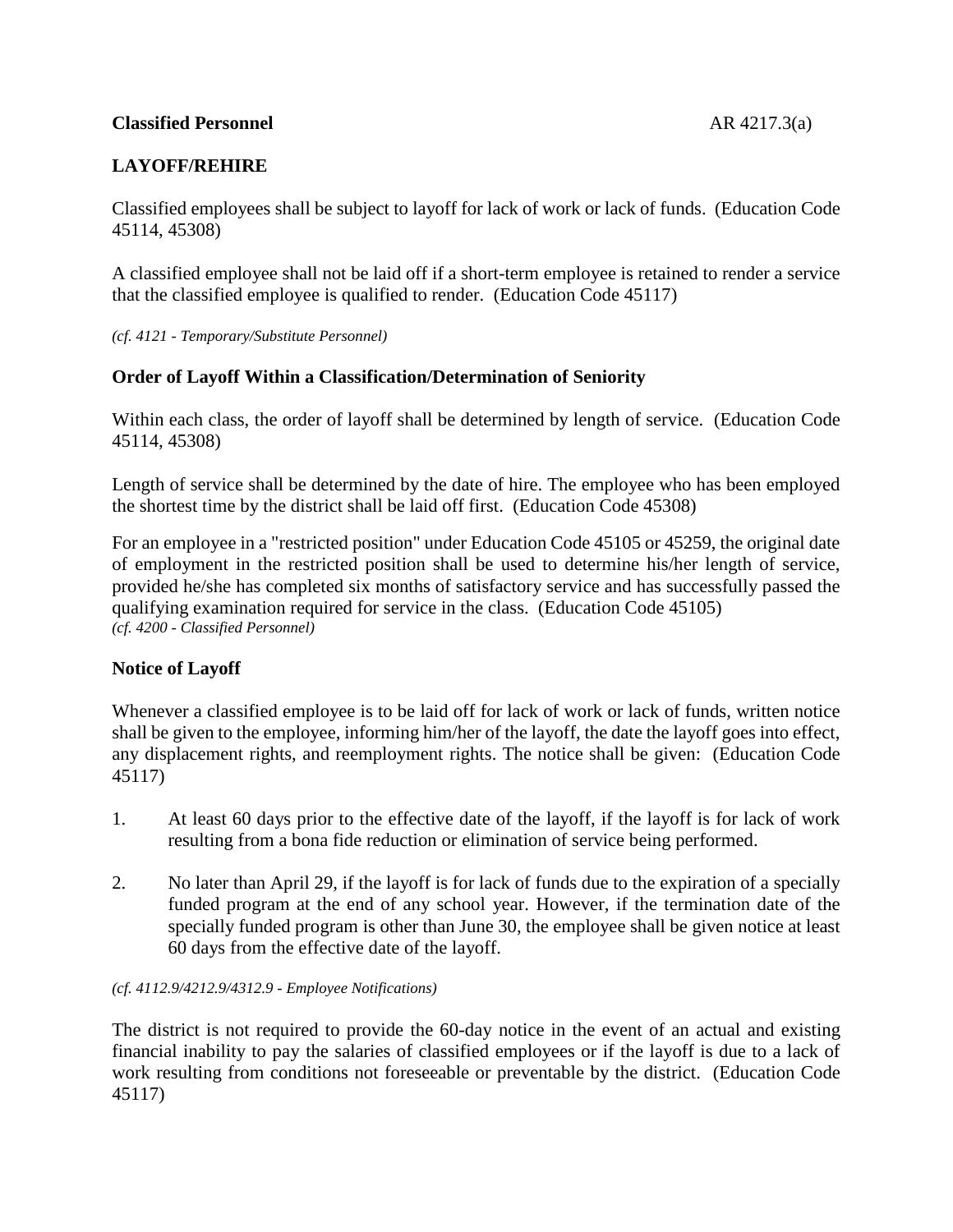# **LAYOFF/REHIRE** (continued)

The district also is not required to provide the 60-day notice to any person hired as a short-term employee for a period not exceeding 60 days whose service may not be extended or renewed. (Education Code 45117)

### **Reemployment**

Classified employees laid off because of lack of work or lack of funds shall be eligible for reemployment for a period of 39 months and shall be reemployed in preference to new applicants. Reemployment shall be in order of seniority. Persons so laid off also have the right to apply and establish their qualification for vacant promotional positions within the district during the 39 month period. (Education Code 45114, 45298, 45308)

When a vacancy occurs, the district shall give the employee with the most seniority an opportunity to accept or reject the position, by first calling the employee at his/her last known telephone number to notify him/her of the vacancy and then sending written notice by certified and standard mail to his/her last known address. The employee shall advise the district of his/her decision by any means no later than 10 calendar days from the date the notice was sent. If the employee accepts, he/she shall report to work no later than two calendar weeks from the vacancy notification date or on a later date specified by the district.

In order to be reemployed, the employee must be capable of performing the essential duties of the job with or without reasonable accommodations. When an otherwise eligible employee is unable to perform the essential duties of the job, he/she shall be kept on the reemployment list until another opportunity becomes available or the period of reemployment eligibility expires, whichever occurs first.

#### *(cf. 4032 - Reasonable Accommodation)*

If an employee is employed in a new position and fails to complete the probationary period in the new position, he/she shall be returned to the reemployment list for the remainder of the 39-month period. The remaining time period shall be calculated as the time remaining in the 39-month period as of the date of reemployment. (Education Code 45114, 45298)

### **Reinstatement of Benefits**

When a laid-off employee is reemployed, all accumulated sick leave credit shall be restored.

A laid-off permanent employee shall be reemployed with all rights and benefits accorded to him/her at the time of layoff.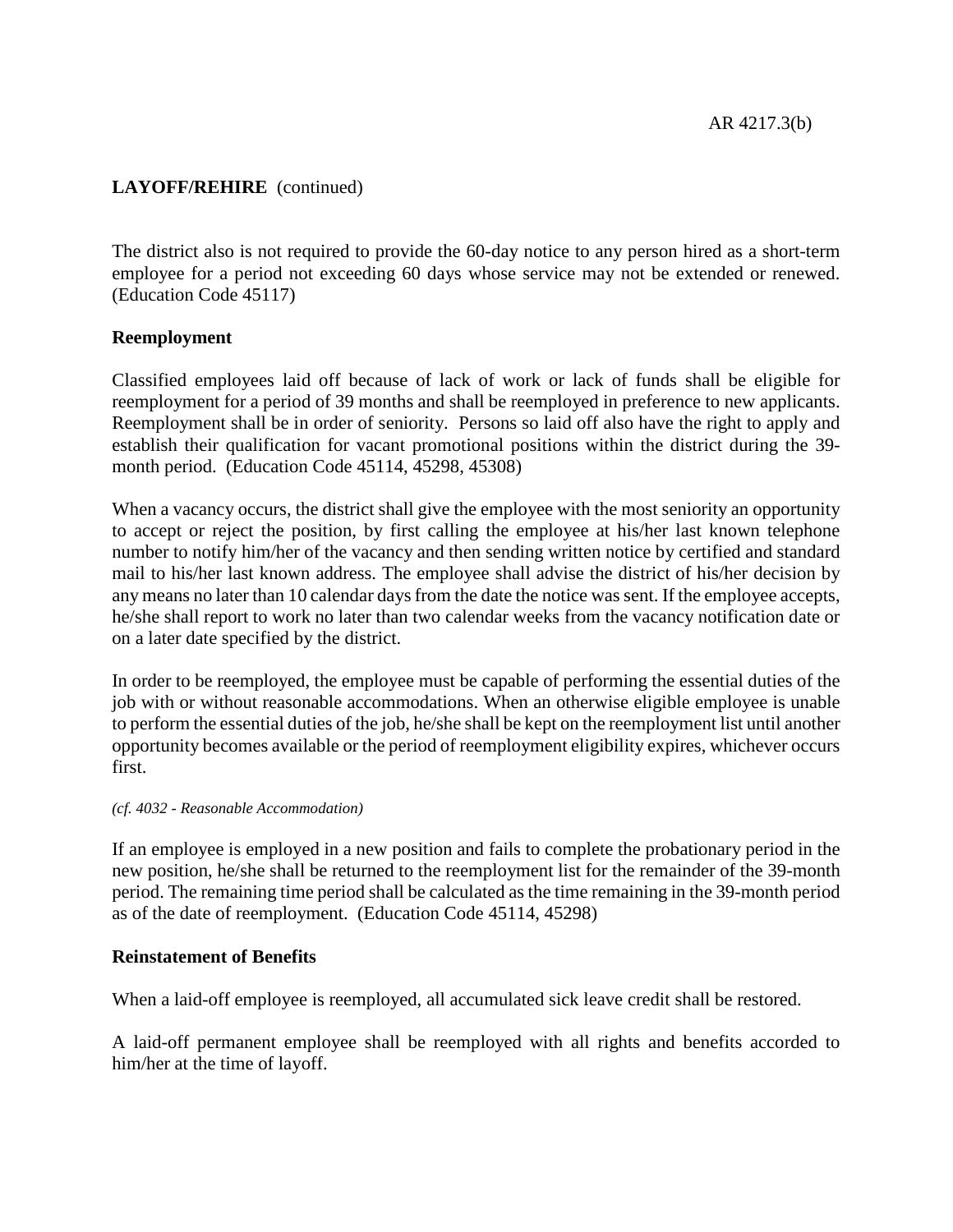# **LAYOFF/REHIRE** (continued)

A laid-off probationary employee shall be reemployed as a probationary employee, and the previous time served toward the completion of the required probationary period shall be counted. He/she shall also be reemployed with all rights and benefits accorded to a probationary employee at the time of layoff.

A laid-off employee, when reemployed, shall be placed on the salary step held at the time of layoff. An employee who was bumped into a lower class shall, when reinstated to the previous class, be placed on the salary step to which he/she would have progressed had he/she remained there. An adjusted anniversary date shall be established for step increment purposes so as to reflect the actual amount of time served in the district.

### **Voluntary Demotion or Reduction of Hours**

Classified employees who take voluntary demotion or voluntary reduction in assigned time in lieu of layoff, or in order to remain in their present position rather than be reclassified or reassigned, shall be granted the same rights as employees who are laid off. In addition, such employees shall retain eligibility to be considered for reemployment in their previously held class or position with increased assigned time, for an additional period of time up to 24 months as determined by the Board of Trustees on a class-by-class basis, provided that the same test of fitness under which they qualified for appointment to that class shall still apply. (Education Code 45114, 45298)

Employees who take voluntary demotion or voluntary reduction in assigned time in lieu of layoff shall have the option of returning to a position in their former class or to positions with increased assigned time as vacancies become available and without limitation of time. If there is a valid reemployment list, they shall be ranked on that list in accordance with their proper seniority. (Education Code 45114, 45298)

*Legal Reference: (see next page)*